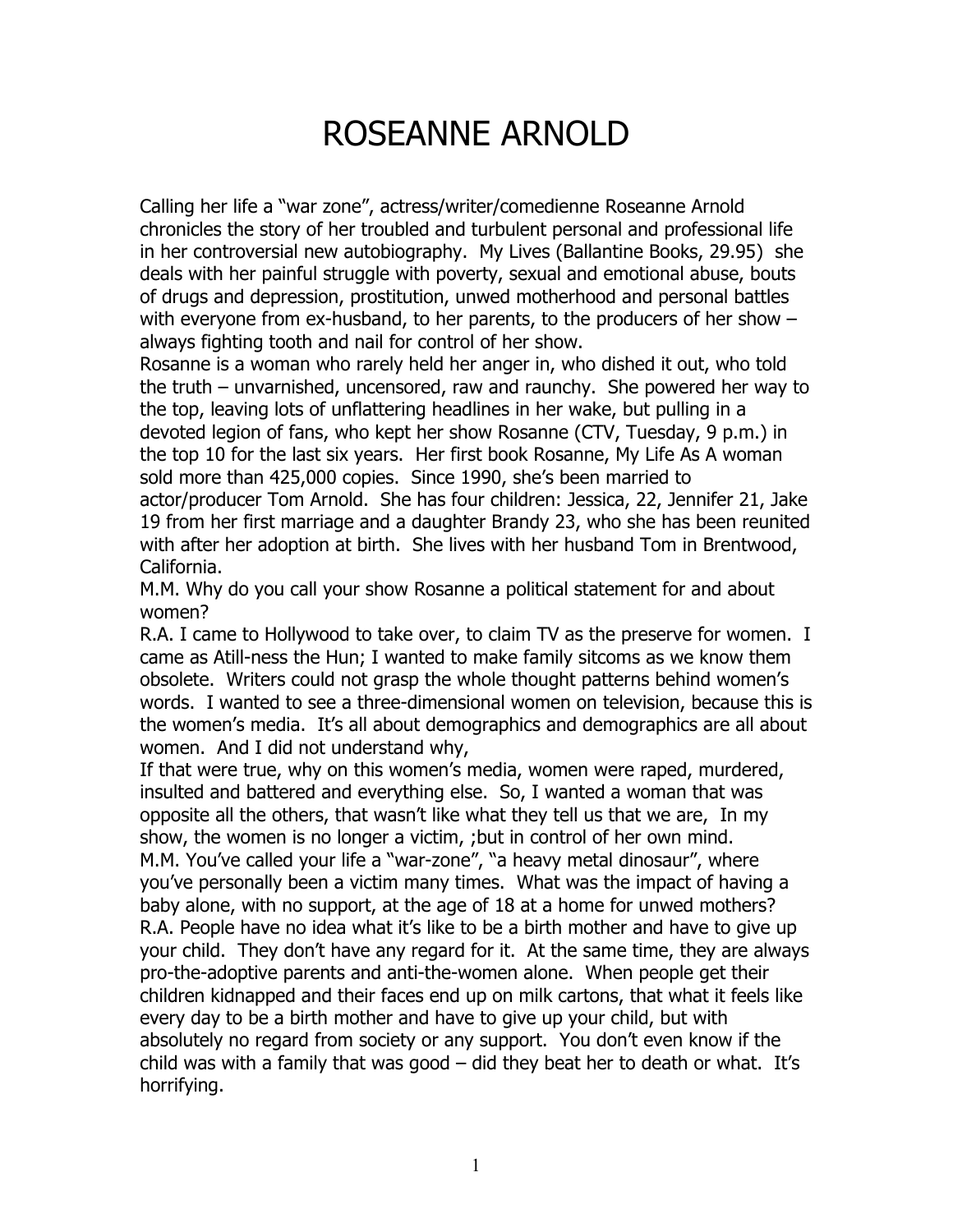I would suggest that nobody do it. I met that daughter when she was 18 and she's now 23, and we have a great relationship and just this week we went back to her hometown and mine and took pictures of significant places to both of us, so we are trying to create our past history together. She lives in Los Angeles, and works on my show. I see myself in her face and I picture her when I gave birth to her and held her for about five days before she was taken. I said to her then "I'll see you when you're 18" I always knew that I would and I did. M.M. You describe your episode with prostitution as "a sexual acting-out binge". How do you look at it now?

R.A. Sex became the most horrifying and disgusting thing in the world for me, and I could not bear for my husband to touch me. Yet, I would find myself in cars with strange men often, in partial or full nudity, something foreign to my conscious mind. It had taken seven years for me to be naked in front of my husband, Bill. The thought of it horrified me. I would bring my money home and buy groceries and toys with it. I realize now, of course, I did it because I had severe emotional and mental problems. It is very common that women who do it are survivors of incest. You're taught that is where your value is, so that is what you do.

M.M. How did you deal with the issue of sexual abuse in your life and finally put it to rest?

R.A.. You get beyond it, you never get over it. Working through therapy, when you come to the part when you realize that it is not your fault and you are able to forgive yourself, then you'll be okay. What happens is that abuse victims turn all of our hate towards ourselves, that is what is so horribly tragic. The abusers have no shame, but we have all their shame. When you've sorted it out and are able to give them their shame back and realize that you had nothing to do with it, and you were just very small, then you can get past it.

M.M. What was the connection between the sexual abuse and a weight problem for you?

R.A. Ninety per cent of overweight women have been sexually abused. That's a known fact, I heard John Bradshaw on TV talk about incest/sexual abuse victims gaining lots of weight in order to unconsciously hide their genitalia. I used to look at my naked body; I was so distended and misshapen from gaining then losing 50 to 100 pounds. It made me feel unlovable, unacceptable. This body, which had always been the receptacle for violence and abuse. I abused further by inflicting tears, holes and gouges on my belly, breast, buttocks, and thighs, everywhere unseen. You eat because you want to hide in your body, the same way as women who starve themselves to death have been sexually abused too. Food disorders are a way to hide in your body. I'm still involved in therapy; I will always be in recovery.

M.M. What would you say to the other women who are dealing with the same problem?

R.A. All victims have got to get therapy, you cannot do it alone. If you don't have any money, go to a 12 –step group. Don't put it off because after you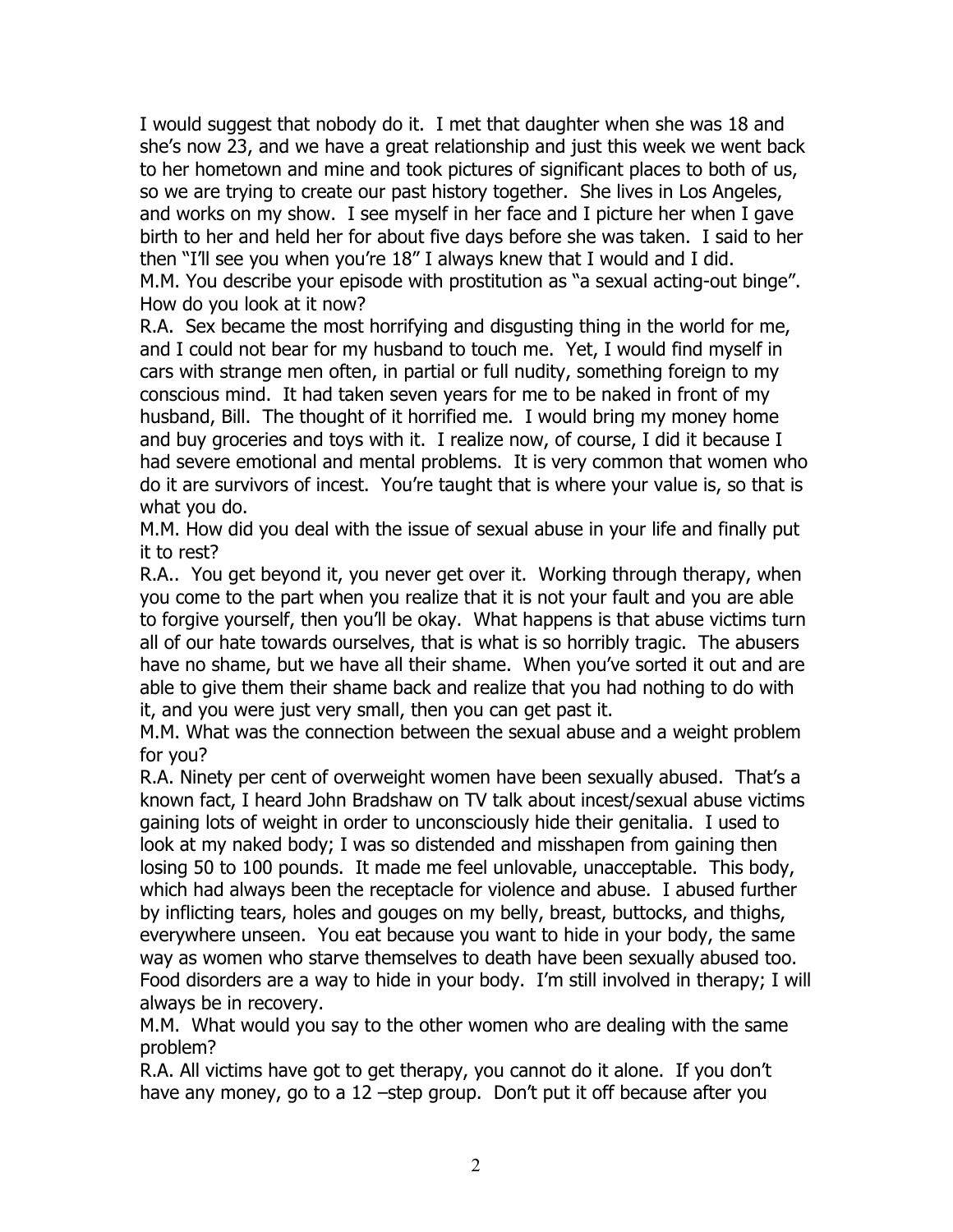work through it, you'll realize how so much of your life has been influenced and controlled by it. And as far as I'm concerned abusers should be killed. I can sit and bullsh—like everyone else, and say that they should be rehabilitated, but the fact is that they are not able to be rehabilitated. This is a war against children and in any war, people have to die. So, you have to choose a side because it's a war that destroys children more than any disease, fighting, Bosnia or AIDS. It is a war that makes people who survive it suicidal for the rest of their lives, and destroys all of their self-esteem, their trust, every human emotion, taints them, destroys them, ruins everything. So I think that it is worse than murder to do that to a child. Some psychiatrists call it "soul murder." I think that for murdering children, people should die.

M.M. If you have so much pain, sadness, depression, battle wounds, how are you able to create comedy every day?

R.A. I love to perform. All of us comics have a great deal of sadness, I guess that's why we try to be funny, to get over it.

M.M. You've just gone through plastic surgery, a breast reduction, tummy tuck, face lift and nose job, restructuring your face and body. Does this go against your strong feminist principles; have you sold out to the male myth of female beauty?

R.A. I did it because it made me feel better. You can go to 10 years of therapy or you can just cut the sh—off, one's faster that's all. I had lived a life where I gained and lost 80 pounds a year, so you can imagine what my body looked like. I wanted that to end and didn't want to see the proof of that every time I looked in the mirror.

That's why I had it done. I was signaling my whole karma that the abusive behaviors were going to end. And I did not want my father's nose and my nose was beginning to look just like my dad's and I couldn't stand to look in the mirror.

I had to do it, it's over. I don't wear wooden teeth either. This is the end of the  $20<sup>th</sup>$  century, plastic surgery is no big deal. It's no different than getting dentures. Women are holding these things over other women, it's really divisive and stupid. If you put half the energy that women put into talking about their weight and their looks into a political plan, we would already have a lot more money.

M.M. You call Tom your "soul mate", there is a symbiotic relationship between the two of you. How have you saved each other's lives?

R.A. We were very good friends and we tried to make a conscious choice to try to live and to support each other and that is what we have done. We are both survivors; we understand each other because of that.

M.M. You've been called "a demon", "the queen bitch", "a one women maelstrom." You've been read the riot act in most places you've ever worked. Why haven't censors, reprimands, threats, unflattering headlines ever stopped you?